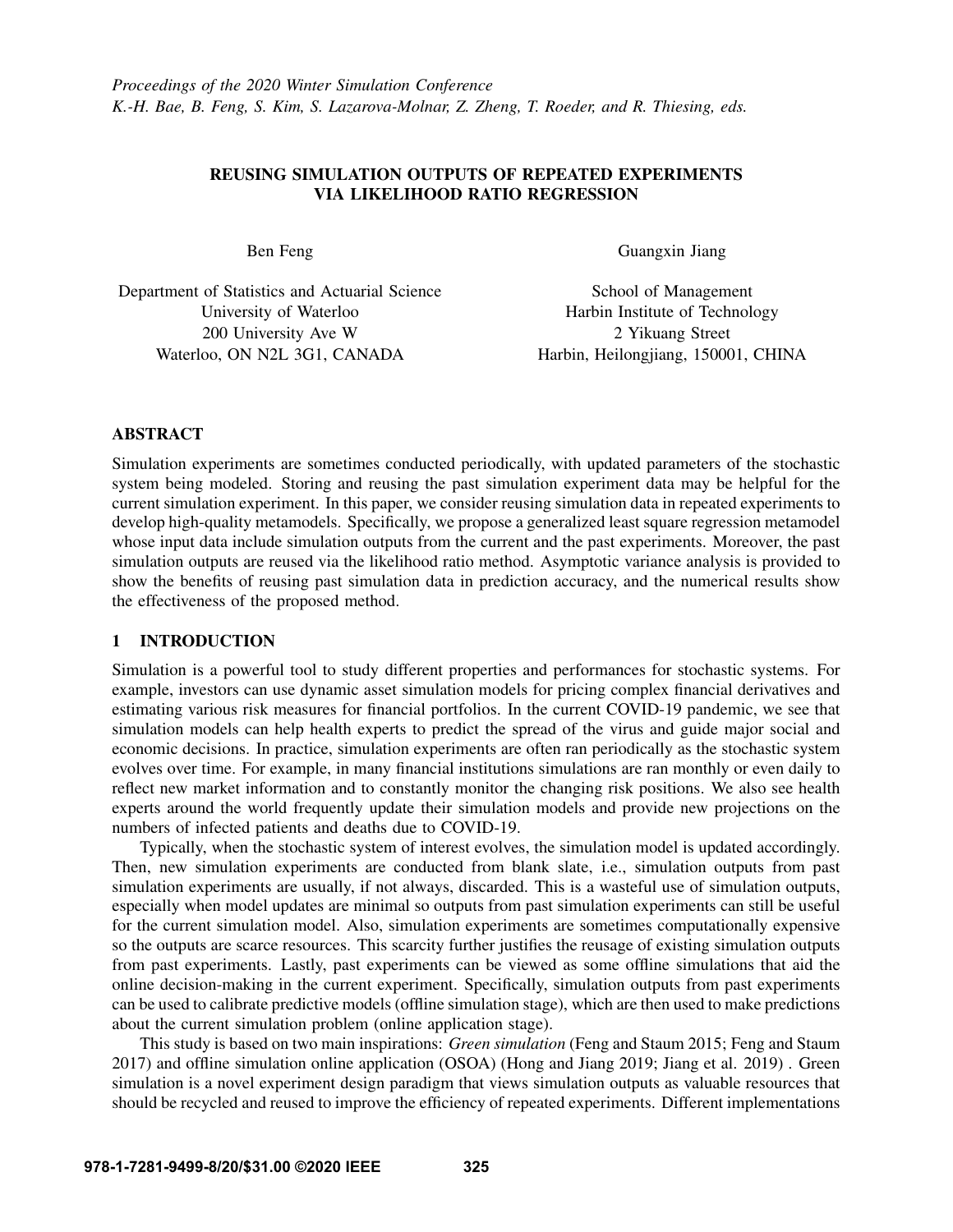of green simulation designs, such as likelihood ratio based methods [\(Feng and Staum 2017\)](#page-10-1), control variate based methods [\(Feng and Staum 2016\)](#page-10-2), and metamodeling based methods [\(Dong et al. 2018\)](#page-10-3) have been studied in the literature. The likelihood ratio method [\(Beckman and McKay 1987;](#page-10-4) [L'Ecuyer 1990\)](#page-11-2), which is mathematically similar to the well-known importance sampling variance reduction technique [\(Owen 2013;](#page-11-3) [Glasserman 2013\)](#page-11-4). The proposed method in this study differs from [\(Feng and Staum 2017\)](#page-10-1) in that the likelihood ratio estimates are not used directed, but rather used as data points for a regression metamodel, which is different from the likelihood ratio metamodel in [\(Dong et al. 2018\)](#page-10-3). Lastly, unlike [\(Feng and Staum](#page-10-2) [2016\)](#page-10-2), control variate is not considered in this study. Green simulation via likelihood ratio method adapts the likelihood ratio method in the context of repeated experiments and study the temporal convergence properties as the experiments are repeated indefinitely. Besides estimation problems, green simulation via likelihood ratio has also been applied in optimization [\(Maggiar et al. 2018;](#page-11-5) [Feng et al. 2018\)](#page-10-5) and input uncertainty quantification [\(Zhou and Liu 2018;](#page-11-6) [Feng and Song 2019\)](#page-10-6).

The OSOA framework proposes to run experiments at different values of the covariates and build predictive models (offline simulation stage) so that the performance of the models may be predicted once the values of the covariates are observed. When the real-time problems arises (online application stage), the predictive models are used to assist the decision-making process. In a financial engineering application,[Jiang](#page-11-1) [et al. \(2019\)](#page-11-1) proposed a logistic regression approach to monitor online financial risk measures, and derived several enhanced methods to improve the prediction accuracy; [Jiang et al. \(2020\)](#page-11-7) adopted the OSOA with stochastic cokriging in financial derivatives pricing and risk management. The OSOA has also been applied in simulation optimization, see [Shen et al. \(2018\)](#page-11-8) and [Gao et al. \(2019\).](#page-10-7)

The contribution of this paper is as follows. We combine green simulation and OSOA to improve the efficiency of simulation experiments. Specifically, we develop accurate functional approximation for stochastic systems via regression by reusing simulation outputs that were generated in the past. The stochastic systems of interest evolve over time in a certain way so that past simulation outputs can be appropriately re-weighted via likelihood ratios to produce unbiased estimates of the current stochastic system's performances. These likelihood-ratio weighted estimates, combined with the current simulation outputs, are used to calibrate a regression metamodel. We show that such augmentation of data set always improves the regression's prediction accuracy, compared to only using the current simulation outputs. The remainder of this article is organized as follow: Section [2](#page-1-0) articulates the mathematical settings of our study and reviews two main building blocks of our proposal. Section [3](#page-4-0) provides the methodological details and variance analysis of the likelihood ratio regression method. Section [4](#page-7-0) presents two numerical examples to illustrates the advantages of the likelihood ratio regression method. Section [5](#page-10-8) concludes

#### <span id="page-1-0"></span>2 SETTINGS AND PROBLEM FORMULATION

We are interested in approximating a parameterized function  $f : (\mathcal{X}, \Theta) \mapsto \mathbb{R}$  given by

<span id="page-1-1"></span>
$$
f_{\theta}(x) = \int_{\Xi} F(x,\xi)h_{\theta}(\xi)d\xi = \mathbb{E}[F(x,\xi_{\theta})],
$$
\n(1)

where  $F(x, \cdot)$  is measurable for all *x* and  $h_{\theta}(\xi)$  is a probability density or mass function for the random variable  $\xi_{\theta}$ ; some or all of *x*, θ, and  $\xi$  can be vectors. The simulation model  $F(x,\xi)$  is a semi-black-box model where the users have access to the embedded random variable  $\xi_{\theta}$  but the input-output relationship *F* is unknown or complex. The design variable *x* encodes the deterministic components of the simulation model that does not affect the model's embedded random variables. In contrast,  $\theta$  encodes the distributional parameters that govern the random variable  $\xi_{\theta}$  in the stochastic simulation.

We are interested in repeated experiments where the distributional parameter  $\theta$  changes in each experiment. For example, the experiment may be repeated periodically with updated parameter  $\theta$  based on a new real-world information collected between two experiments. In each experiment, the expected simulation performance  $f_{\theta}(x)$  for multiple values of *x* or even the whole response surface for all  $x \in \mathcal{X}$ is of interest to perform what-if analysis, sensitivity analysis, and/or optimization. For example, suppose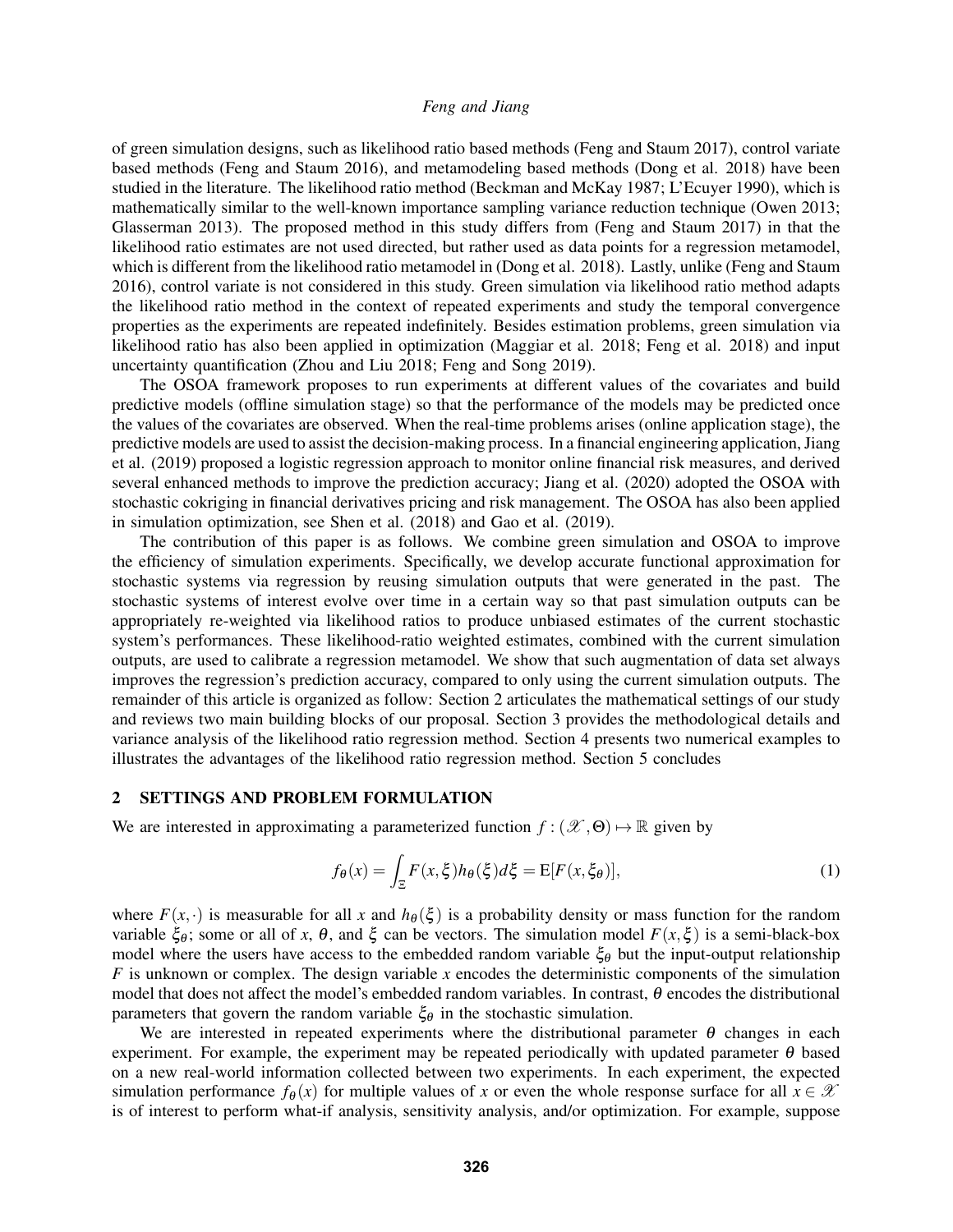an investor rebalances her portfolio weekly. Every week, she runs simulation experiments to estimate the sufficient amount of cash that she needs to set up the portfolio in the next week. The simulation model projects many plausible asset values in a week (i.e., the *x*'s) then estimates the corresponding portfolio value (i.e., the  $f_{\theta}(x)$ 's) using updated market volatility parameter (i.e., the  $\theta$ ).

For simplicity, in this study we consider one past simulation experiment that was ran using parameter  $\theta_0$  and one current experiment whose parameter has been updated as  $\theta_1$ ; the proposed methodology can be extended to more than two repeated experiments. In a typical workflow for repeated experiments, new simulation experiments are ran using the updated parameter  $\theta_1$ ; past simulation outputs associated with parameter  $\theta_0$  are discarded. In this section, we develop a novel simulation methodology that reuses these past simulation outputs to enhance the accuracy and efficiency of the current experiment.

#### 2.1 Regression using Simulation Outputs

Consider a fixed parameter  $\theta \in \Theta$ , the function  $f_{\theta}(x)$  can be approximated via regression using the simulation outputs  $F(x, \xi_{\theta})$ . For ease of exposition, consider a linear model

<span id="page-2-1"></span>
$$
Y_{\theta}(x) := f_{\theta}(x) = [\phi(x)]^{\top} \beta_{\theta}, \qquad (2)
$$

where  $\boldsymbol{\phi}(\cdot) = (\phi_1(\cdot), \dots, \phi_k(\cdot))^{\top}$  is a given set of basis functions and  $\boldsymbol{\beta}_{\theta} = (\beta_{\theta,1}, \dots, \beta_{\theta,k})^{\top}$  are the corresponding regression coefficients. This is a linear model in  $\phi$ , but the basis functions  $\phi(\cdot)$  can be nonlinear functions of the covariate *x*. Asymptotic properties for regression methods have long been studied [\(White](#page-11-9) [1984\)](#page-11-9), some of which are summarized in Section [3.](#page-4-0) Simulation outputs satisfy the assumptions required of the data by regression models, sometimes trivially. Regression using simulation outputs has been studied and used in financial applications such as American option pricing [\(Longstaff and Schwartz 2001;](#page-11-10) [Tsitsiklis](#page-11-11) [and Van Roy 2001;](#page-11-11) [Stentoft 2004\)](#page-11-12) and risk measurement [\(Broadie et al. 2015;](#page-10-9) [Jiang et al. 2019\)](#page-11-1).

Let  $x_1, \ldots, x_m \in \mathcal{X}$  be a given set of covariates that are of interest in the current experiment. Suppose for every covariate  $x_1, \ldots, x_m$  one can obtain point estimates  $\widehat{Y}_{\theta}(x_1), \ldots, \widehat{Y}_{\theta}(x_m)$  via simulation, then the simulation outputs can be organized as a data set  $\mathscr{Y}_{\theta} := \{(\widehat{Y}_{\theta}(x_i), x_i) : j = 1, ..., m\}$ . This data set can then be used to calibrate the regression coefficients  $\beta_{\theta} = \beta(\mathcal{Y}_{\theta})$  via the least-square regression, the maximum likelihood estimation (MLE), etc. For example, for any design point  $x \in \mathcal{X}$ , a standard Monte Carlo estimator for  $Y_{\theta}(x)$  is

<span id="page-2-0"></span>
$$
\widehat{Y}_{\theta}^{MC}(x) = \frac{1}{n} \sum_{i=1}^{n} F(x, \xi_{\theta}^{(i)}), \quad \xi_{\theta}^{(i)} \stackrel{i.i.d.}{\sim} h_{\theta}, i = 1, \dots, n. \tag{3}
$$

We assume that  $Var[F(x,\xi_{\theta})]<\infty$  so the Monte Carlo estimator [\(3\)](#page-2-0) has a finite variance for all  $x\in\mathcal{X}$ and all  $\theta \in \Theta$ . Then, after running simulation experiments at  $x_j$ ,  $j = 1, \ldots, m$ , the simulation outputs  $\mathscr{Y}^{MC}_{\theta}$  $\mathcal{C}_{\theta}^{MC} := \{(\widehat{Y}_{\theta}^{MC}(x_j), x_j) : j = 1, ..., m\}$  form a data set for regression. The Monte Carlo estimator [\(3\)](#page-2-0) is unbiased, so the sample average can be written as

$$
\widehat{Y}_{\theta}^{MC}(x_j) = Y_{\theta}(x_j) + \varepsilon(x_j), \quad \mathbb{E}[\varepsilon(x_j)] = 0, \forall j = 1,\ldots,m.
$$

Setting  $\theta = \theta_1$  for the current experiments, the regression coefficient can be estimated by using these simulation outputs, i.e.,  $\hat{\boldsymbol{\beta}}_{\theta_1}^{MC}$  $\hat{\boldsymbol{\theta}}_{1}^{\textit{MC}}:=\hat{\boldsymbol{\beta}}(\mathscr{Y}_{\theta_1}^{\textit{MC}})$  $\binom{MC}{\theta_1}$ .

It is natural to use only the current simulation outputs  $\mathscr{Y}_{\theta_1}^{MC}$  $\theta_{\theta_1}^{MC}$  to calibrate the regression model  $Y_{\theta_1}(x)$ . However, in the settings of repeated experiments, past simulation outputs associated with a different parameter  $\theta_0$  can also be useful for approximating  $f_{\theta_1}(x)$ . Firstly, the simulation model *F* is the same in both the past and the current experiments, so the past simulation outputs contain useful information about the simulation model. Also, in the regression model [\(2\)](#page-2-1), the basis functions are the same in both the past and the current experiments; only the regression parameters  $\beta_{\theta}$  vary with  $\theta$ . Lastly, past simulation outputs can be conveniently stored in a database and be rapidly retrievable without running any simulation experiments. So, rather than discarding these relevant and cheaply available past simulation outputs, we propose to reuse them.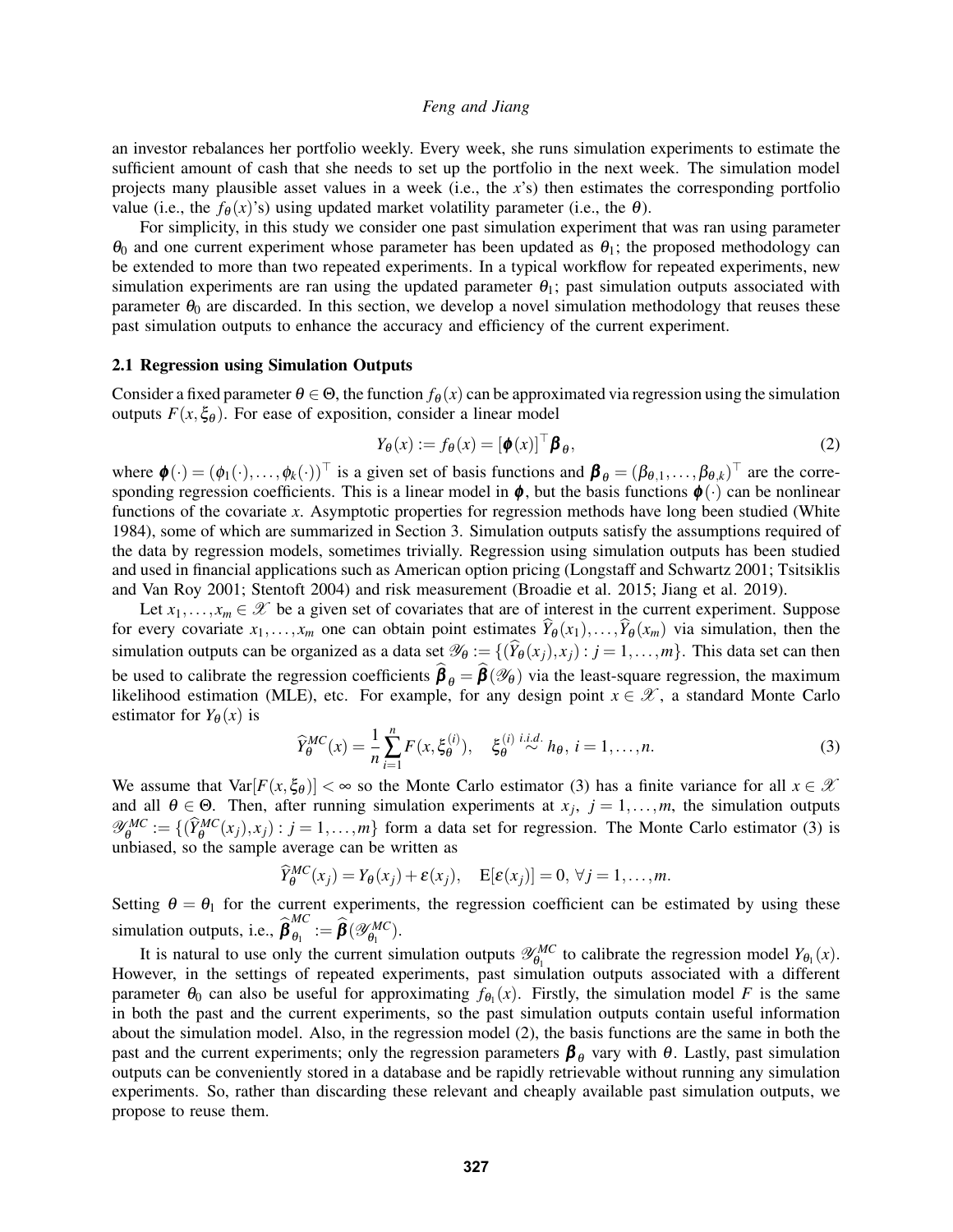### 2.2 Reusing Simulation Outputs via Likelihood Ratio Estimators

Consider any fixed design point  $x \in \mathcal{X}$ . Suppose the past simulation experiment was ran at *x* using parameter  $\theta_0$  and the simulation outputs  $\{ (F(x, \xi_{\theta_0}^{(i)}))$  $\theta_0^{(l)}(n)$ , *x*) : *i* = 1,...,*n*} are stored and readily accessible. The parameter for the current experiment is  $\theta_1$ .

Recall the probability density function (pdf)  $h_{\theta}(\xi)$  in [\(1\)](#page-1-1). We assume throughout this study that  $h_{\theta}$  is a well-defined pdf for all  $\theta \in \Theta$  and that all these pdfs have a common support  $\Xi$ . Then, for any  $x \in \mathcal{X}$ , the following identity holds:

<span id="page-3-0"></span>
$$
f_{\theta_1}(x) = \int_{\Xi} F(x,\xi) h_{\theta_1}(\xi) d\xi = \int_{\Xi} F(x,\xi) \frac{h_{\theta_1}(\xi)}{h_{\theta_0}(\xi)} h_{\theta_0}(\xi) d\xi = \mathbb{E}\left[ F(x,\xi_{\theta_0}) \frac{h_{\theta_1}(\xi_{\theta_0})}{h_{\theta_0}(\xi_{\theta_0})} \right].
$$
 (4)

Based on [\(4\)](#page-3-0), a likelihood ratio (LR) estimator for  $f_{\theta_1}(x)$  is given by

<span id="page-3-1"></span>
$$
\widehat{Y}_{\theta_1, \theta_0}^{LR}(x) = \frac{1}{n} \sum_{i=1}^n F(x, \xi_{\theta_0}^{(i)}) \frac{h_{\theta_1}(\xi_{\theta_0}^{(i)})}{h_{\theta_0}(\xi_{\theta_0}^{(i)})}, \quad \xi_{\theta_0}^{(i)} \stackrel{i.i.d.}{\sim} h_{\theta_0}, i = 1, \dots, n. \tag{5}
$$

Mathematically, the LR estimator [\(5\)](#page-3-1) is identical to a standard importance sampling estimator, but they are used in different situations and for different purposes: Importance sampling selects a good sampling parameter  $\theta_0$  so that the resulting estimator for  $f_{\theta_1}(x)$  has a small variance. Users of LR estimator could not select the sampling parameter  $\theta_0$  in the past experiment, but rather aim to reuse the past simulation outputs to estimate  $f_{\theta_1}(x)$  for the current parameter  $\theta_1$ .

Clearly, by identity [\(4\)](#page-3-0), the LR estimator [\(5\)](#page-3-1) is unbiased. So, suppose the past experiment was ran using parameter  $\theta_0$  at different covariates  $x_1^0, \ldots, x_{m_0}^0$ , and we can write

$$
\widehat{Y}_{\theta_1,\theta_0}^{LR}(x_j^0) = Y_{\theta_1}(x_j^0) + \varepsilon(x_j^0), \quad \mathbb{E}[\varepsilon(x_j^0)] = 0, \ j = 1,\ldots,m_0.
$$

Moreover, if the LR-weighted simulation outputs  $F(x_j^0, \xi_{\theta_0}) \frac{h_{\theta_1}(\xi_{\theta_0})}{h_{\theta_0}(\xi_{\theta_0})}$  $\frac{n_{\theta_1}(5\theta_0)}{n_{\theta_0}(\xi_{\theta_0})}$  all have finite variances, the error terms  $\varepsilon(x_j^0)$ ,  $j = 1, \ldots, m$  are asymptotically normally distributed as  $n \to \infty$  by the central limit theorem. Lastly, assuming the simulation experiments at different points  $x_j^0$  were ran independently, the error terms are mutually independent. We denote the LR-weighted simulation outputs by  $\mathscr{Y}_{\theta_1,\theta_0}^{LR} := \left\{ \left( \widehat{Y}_{\theta_1,\theta_0}^{LR}(x_j^0), x_j^0 \right) : j = 1, \ldots, m_0 \right\}.$ The covariates in the past experiment can be different from those in the current experiment; we assume they are all distinct for simplicity.

We propose to combine the LR-weighted simulation outputs  $\mathscr{Y}_{\theta_1,\theta_0}^{LR}$  with the current simulation outputs  $\mathscr{Y}_{\theta_1}^{MC}$  $\theta_1^{MC}$  to calibrate the regression model  $f_{\theta_1}(x)$ . Detailed discussions and analysis are provided in in Section [3.](#page-4-0) Before proceeding, we note some limitations of the regression method and the likelihood ratio method, which reflect the importance of our approach:

- One limitation of the LR estimator [\(5\)](#page-3-1) is that the simulation output  $F(x, \xi_{\theta_0})$  can only be reused to estimate  $Y_{\theta_1}(x)$  for the same covariate *x*; this limitation is rooted in the identity [\(4\)](#page-3-0) and cannot be lifted easily. In the presence of covariate *x* that does not affect the distributions of the random variates in a stochastic simulation, [\(5\)](#page-3-1) cannot be used to approximate the  $f_{\theta}(x')$  for any  $x' \neq x$ . If only the distributional parameter  $\theta$  changes between the past and the current experiments, the unbiased LR-based metamodel in [Dong et al. \(2018\)](#page-10-3) would be applicable.
- One can argue, correctly and understandably, that the distributional parameter  $\theta$  can be amalgamated into the covariate x in the regression model. Then the resulting regression parameter  $\beta$  would not depend on the parameter  $\theta$ . This argument is mathematically correct, but the suggested implementation can be difficult or undesirable in the setting of repeated experiments.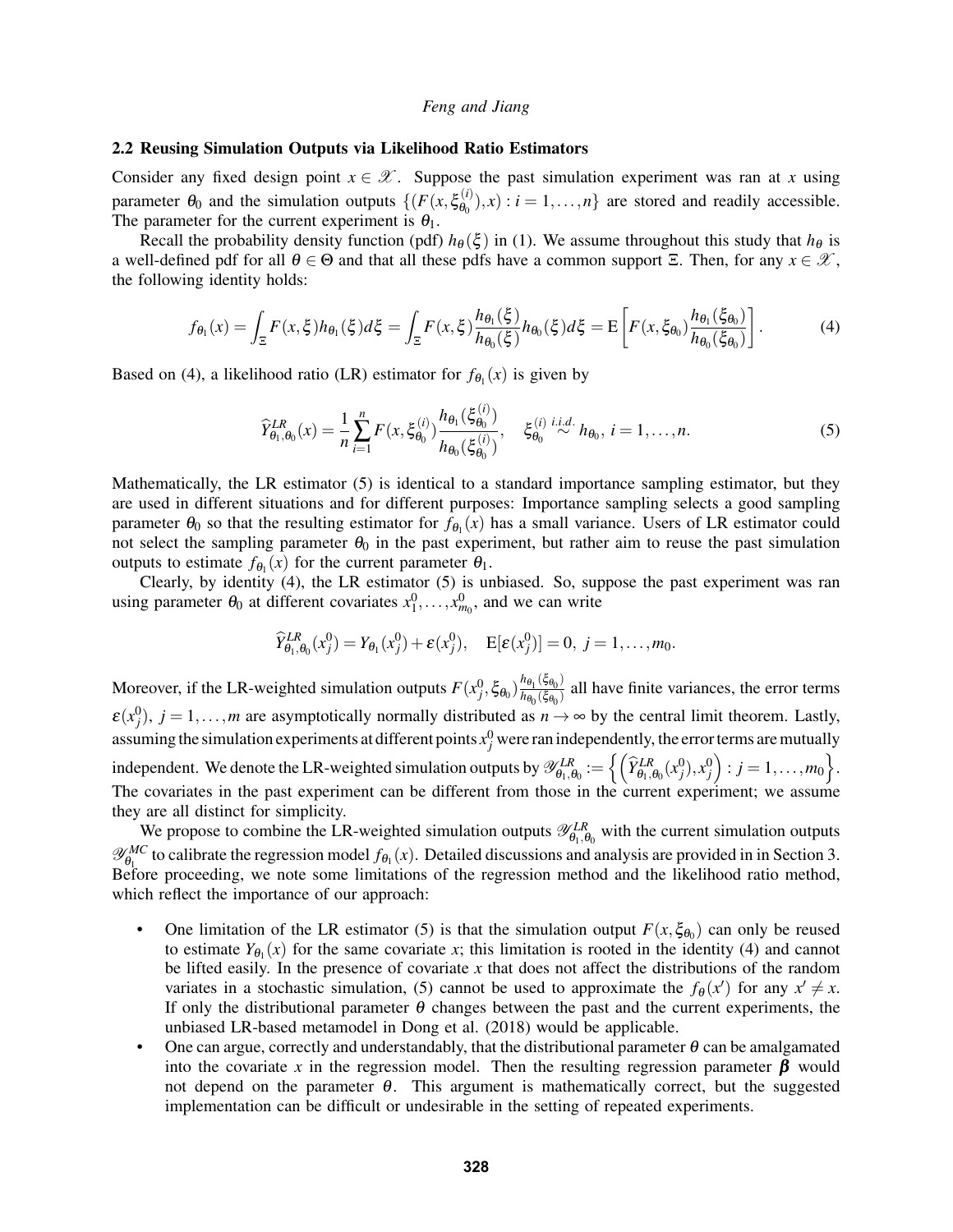- The distributional parameter  $\theta$  is only updated once in each experiment, so one needs to wait for many repetitions of experiments to get simulation outputs associated with a reasonable number of different values of  $\theta$ . It may not be straightforward to determine the right number of waiting periods. Also, during the waiting period, simulation outputs would likely be wasted.
- Even granted a sufficient amount repeated experiments to justify regression on  $\theta$ , the current experiment's parameter can be close to or even outside the boundary of the parameters seen in the past. This leads to extrapolating the regression model, which often results in inaccurate predictions. In contrast, users often have some controls over the design points to avoid or to alleviates extrapolation.
- Lastly, viewing  $\theta$  as merely a covariate in the regression model does not take full advantage of the known the density functions  $h_{\theta}$ . In other words, the unbiased LR estimators are overlooked. Discarding these unbiased estimators and instead run an unnecessarily high-dimension regression (with both x and  $\theta$  as the covariates) appears to be counter-intuitive and undesirable.

## <span id="page-4-0"></span>3 LIKELIHOOD RATIO REGRESSION

We propose a novel methodology that reuses existing simulation outputs  $\mathscr{Y}_{\theta_0}$  to enhance the approximation accuracy of the function  $f_{\theta_1}(x)$  for the current parameter  $\theta_1$ . As alluded in Section [2,](#page-1-0) we propose to combine the past simulation outputs with the current ones, i.e.,  $\mathscr{Y}_{\theta_1^+} = \mathscr{Y}_{\theta_1,\theta_0}^{LR} \cup \mathscr{Y}_{\theta_1}^{MC}$  $\theta_1^{MC}$ , then approximate  $f_{\theta_1}(x)$  via regression. Intuitively, by reusing the past simulation outputs, the regression parameter estimated from the combined data set, i.e.,  $\beta_{\theta_1^+} := \beta(\mathscr{Y}_{\theta_1^+})$ , produces a more accurate regression model than the one based on only the current data set, i.e.,  $\beta_{\theta_1} = \beta (\mathcal{Y}_{\theta_1}^{MC})$  $\theta_{\text{H}}^{MC}$ ). This section elaborates the methodological details and provides asymptotic analysis of the proposed method.

### 3.1 Reusing Simulation Outputs via Likelihood Ratio Regression

Consider the following regression model at given covariates  $x_1, \ldots, x_m$ ,

<span id="page-4-1"></span>
$$
\widehat{Y}_{\theta}(x_j) := f_{\theta}(x_j) = [\phi(x_j)]^{\top} \beta_{\theta} + \varepsilon(x_j),
$$
\n(6)

where the error terms  $\varepsilon(x_j)$ ,  $j = 1, ..., m$ , satisfy  $E[\varepsilon(x_j)] = 0$ ,  $Var[\varepsilon(x_j)] = \sigma_j^2$ , and are mutually independent. Here we use *m*, with appropriate subscripts, to denote the number of design points in a simulation experiment. For instance, the past and the current experiments have  $m_0$  and  $m_1$  design points, respectively. Consequently the combined data set  $\mathscr{Y}_{\theta_1^+}$  has  $m_0 + m_1$  covariates in total.

In matrix notation, the linear model [\(6\)](#page-4-1) is written as  $\hat{\mathbf{Y}}_{\theta} = \boldsymbol{\Phi} \boldsymbol{\beta}_{\theta} + \boldsymbol{\varepsilon}$ , where  $\hat{\mathbf{Y}}_{\theta} = [\hat{Y}_{\theta}(x_1), \dots, \hat{Y}_{\theta}(x_m)]^{\top}$ is an  $m \times 1$  vector,  $\Phi$  is an  $m \times k$  matrix,  $\beta_{\theta}$  a  $k \times 1$  vector, and  $\varepsilon$  an  $m \times 1$  vector. For notational convenience, denote the  $m \times m$  covariance matrix of error vector by  $\Omega = \text{Var}[\boldsymbol{\varepsilon}]$ . Given a data set  $\mathscr{Y}_{\theta} := \{(\widehat{Y}_{\theta}(x_i), x_i) : j = 1, \ldots, m\}$ , one can organize the response variables into a vector  $\widehat{Y}_{\theta}$  and calculate the matrix  $\Phi$  using the covariates  $x_1, \ldots, x_m$ . Suppose the error covariance matrix  $\Omega$  is known, then one can show [\(White 1984,](#page-11-9) Chapter 1) that the generalized least square (GLS) estimator for  $\beta_{\theta}$  is

$$
\widehat{\boldsymbol{\beta}}_{\theta} := \widehat{\boldsymbol{\beta}}(\mathscr{Y}_{\theta}) = (\boldsymbol{\Phi}^{\top} \boldsymbol{\Omega}^{-1} \boldsymbol{\Phi})^{-1} \boldsymbol{\Phi}^{\top} \boldsymbol{\Omega} \widehat{\boldsymbol{Y}}_{\theta}.
$$
\n(7)

Asymptotic properties for  $\beta_{\theta}$  are summarized in Lemma [1.](#page-4-2)

<span id="page-4-2"></span>Lemma 1 [Paraphrase of Theorem 1.3 in [\(White 1984\)](#page-11-9)] Suppose that

- <span id="page-4-3"></span>(i) The data  $\mathscr{Y}_{\theta}$  is generated by  $\hat{\mathbf{Y}}_{\theta} = \mathbf{\Phi}\boldsymbol{\beta}_{\theta} + \boldsymbol{\varepsilon}$  for some  $\boldsymbol{\beta}_{\theta} < \infty$ .<br>(ii) The design matrix  $\boldsymbol{\Phi}$  is a finite nonstochastic  $m \times k$  matrix.
- The design matrix  $\Phi$  is a finite nonstochastic  $m \times k$  matrix.
- <span id="page-4-4"></span>(iii) The covariance matrix  $\Omega$  is finite and positive definite and  $\Phi^{\top} \Omega^{-1} \Phi$  is nonsingular for all  $m \geq k$ .
- <span id="page-4-5"></span>(iv)  $E[\boldsymbol{\varepsilon}] = 0$ , i.e., every error term has a zero mean.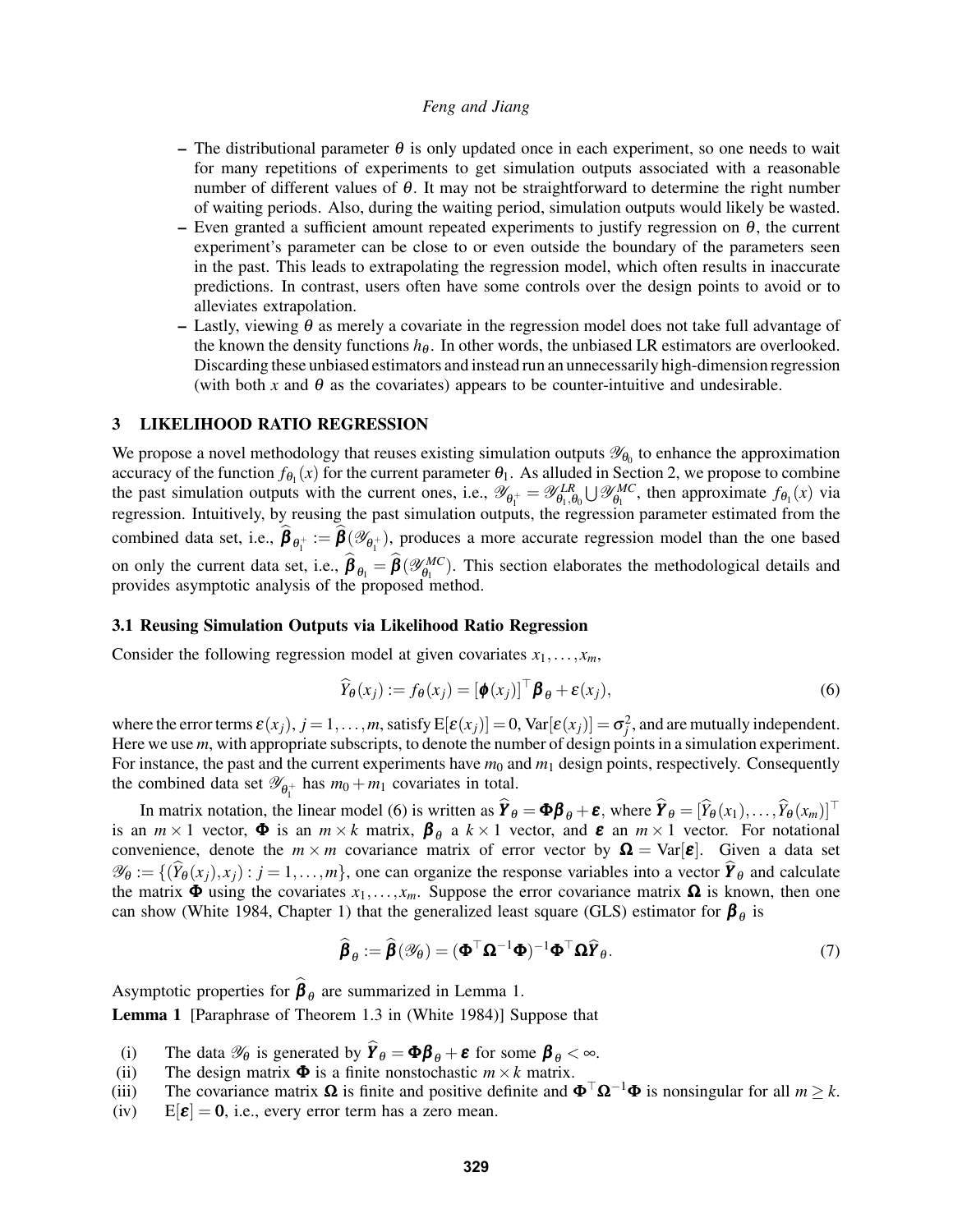<span id="page-5-0"></span>(v)  $\boldsymbol{\varepsilon} \sim \mathcal{N}(\mathbf{0}, \boldsymbol{\Omega})$ , i.e.,  $\boldsymbol{\varepsilon}$  follows a multi-variate normal distribution with zero mean and covariance matrix  $\Omega$ .

Then

- <span id="page-5-3"></span>(a) Given [\(i\)-](#page-4-3)[\(iii\),](#page-4-4)  $\beta_{\theta_{\infty}}$  exists for all  $m \geq k$  and is unique.
- (b) Given [\(i\)-](#page-4-3)[\(iv\),](#page-4-5)  $E[\beta_{\theta}] = \beta_{\theta}$ .
- (c) Given [\(i\)-](#page-4-3)[\(v\),](#page-5-0)  $\hat{\boldsymbol{\beta}}_{\theta} \sim \mathcal{N}\left(\boldsymbol{\beta}_{\theta},(\boldsymbol{\Phi}^{\top} \boldsymbol{\Omega}^{-1} \boldsymbol{\Phi})^{-1}\right)$ .

Methodologically, our proposal is rather straightforward: We propose combine the past and the current simulation outputs to calibrate the regression model [\(6\)](#page-4-1) for the current parameter  $\theta_1$ , i.e.,

<span id="page-5-1"></span>
$$
\widehat{\boldsymbol{\beta}}_{\theta_1^+} = \widehat{\boldsymbol{\beta}}(\mathscr{Y}_{\theta_1^+}).
$$
\n(8)

It is then of our interest to analyze the properties of the combined GLS estimator [\(8\)](#page-5-1). The variance analysis in the following discussions show that  $\beta_{\theta_1^+}$  is asymptotically more accurate than the GLS estimator  $\hat{\boldsymbol{\beta}}_{\theta_1} = \hat{\boldsymbol{\beta}}(\mathscr{Y}_{\theta_1}^{\textit{MC}})$  $\theta_{\theta_1}^{MC}$ ) that uses only the current simulation outputs. For notational convenience, in subsequent discussions we add the subscripts 0, 1, and  $1^+$  to our notations, such as  $\Phi_1$  and  $\Omega_{1^+}$ , to denote quantities associated with the past data set  $\mathscr{Y}_{\theta_1}$ , the current data set  $\mathscr{Y}_{\theta_1}$ , and the combined data set  $\mathscr{Y}_{\theta_1^+}$ , respectively.

#### 3.2 Variance Analysis of Likelihood Ratio Regression

The following assumptions were alluded to previous discussions and are restated for clarity. These assumptions are standard in analyzing likelihood ratio estimators, as they ensure that the LR estimator [\(5\)](#page-3-1) is unbiased and has a finite variance.

<span id="page-5-2"></span>**Assumption 1** Assume that the density function  $h_{\theta}(\xi)$  has a common support  $\Xi$  for all  $\theta \in \Theta$ . Also, assume that  $Var[F(x, \xi_{\theta'}) \frac{h_{\theta}(\xi_{\theta'})}{h_{\theta'}(\xi_{\theta'})}]$  $\frac{h_{\theta}(\xi_{\theta'})}{h_{\theta'}(\xi_{\theta'})}$  <  $\infty$  for all  $\theta, \theta' \in \Theta$  and for all  $x \in \mathscr{X}$ .

Assumption [1](#page-5-2) ensures that all our LR estimators are well-defined and that the error covariance matrix  $\Omega_{1^+}$  is finite. In subsequent analysis, we assume that the basis functions  $\phi(\cdot) = (\phi_1(\cdot), \dots, \phi_k(\cdot))^\top$  and the corresponding design matrix  $\Phi_{1+}$  satisfy [\(i\)](#page-4-3)[-\(iii\).](#page-4-4) So, by [\(a\)](#page-5-3) in Lemma [1,](#page-4-2)  $\beta_{\theta_1^+}$  exists and is unique. For condition [\(iv\),](#page-4-5) both the Monte Carlo estimators  $\widehat{Y}_{\theta}(x_j)$ ,  $j = 1, ..., m$ , and the LR estimators  $\widehat{Y}_{\theta,\theta'}^{LR}(x_j^0)$ ,  $j = 1, \ldots, m_0$ , are unbiased, so  $E[\mathbf{\varepsilon}] = \mathbf{0}$  in the combined data. Therefore,  $E[\mathbf{\beta}_{\theta_1^+}] = \mathbf{\beta}_{\theta_1}$  by Lemma [1.](#page-4-2)

<span id="page-5-4"></span>**Assumption 2** For the current data set  $\mathscr{Y}_{\theta}^{MC}$  $\epsilon_{\theta_1}^{MC}$ , assume that the error terms  $\varepsilon(x_j) = Y_{\theta_1}(x_j) - \widehat{Y}_{\theta_1}^{MC}(x_j) \sim$  $\mathcal{N}(0, \sigma^2(x_j))$  for some  $\sigma^2(x_j) > 0$ , for all  $j = 1, ..., m$ . For the LR-weighted data set  $\mathscr{Y}_{\theta_1, \theta_0}^{LR}$ , assume that the error terms  $\varepsilon(x_j^0) = Y_{\theta_1}(x_j^0) - \widehat{Y}_{\theta_1,\theta_0}^{LR}(x_j^0) \sim \mathcal{N}(0, \sigma^2(x_j^0))$  for some  $\sigma^2(x_j^0) > 0$ , for all  $j = 1, ..., m_0$ .

We note that Assumption [2](#page-5-4) does not hold in general, as the distribution of the simulation outputs  $F(x,\xi)$  and that of the LR-weighted outputs are often unknown and complex. Nonetheless, the estimators  $\hat{Y}_{\theta}(x_j)$  and  $\hat{Y}_{\theta,\theta'}^{LR}(x_j^0)$  are usually sample averages of i.i.d. random variables. Therefore, as the number of replications at each covariate grows, the central limit theorem dictates that the error terms are asymptotically normally distributed. One of our future research objective is to adapt the conclusions of Lemma [1](#page-4-2) to such asymptotic normality. If Assumptions [1](#page-5-2) and [2](#page-5-4) hold, then  $\widehat{\beta}_{\theta_1} \sim \mathcal{N} \left( \beta_{\theta_1}, (\Phi_1^\top \Omega_1^{-1} \Phi_1)^{-1} \right)$ and

$$
\widehat{\boldsymbol{\beta}}_{\boldsymbol{\theta}_1^+} \sim \mathcal{N}\left(\boldsymbol{\beta}_{\boldsymbol{\theta}_1}, (\boldsymbol{\Phi}_{1^+}^\top \boldsymbol{\Omega}_{1^+}^{-1} \boldsymbol{\Phi}_{1^+})^{-1}\right)
$$
 by Lemma 1.

We observe that, as the simulation experiments at different covariates are ran independently, all covariance matrices  $\Omega_0$ ,  $\Omega_1$ , and  $\Omega_1$ + are diagonal. Specifically, the diagonal elements are  $\Omega_0$  =  $diag[\sigma^2(x_1^0),..., \sigma^2(x_{m_0}^0)], \ \mathbf{\Omega}_1 = diag[\sigma^2(x_1),..., \sigma^2(x_{m_1})],$  and  $\mathbf{\Omega}_{1^+} = diag[\mathbf{\Omega}_0, \mathbf{\Omega}_1].$  Also, by construction,  $\mathbf{\Phi}_{1^+}^{\top} = [\mathbf{\Phi}_0^{\top}, \mathbf{\Phi}_1^{\top}]$ . These observations lead to the variance analysis in Proposition [1.](#page-6-0)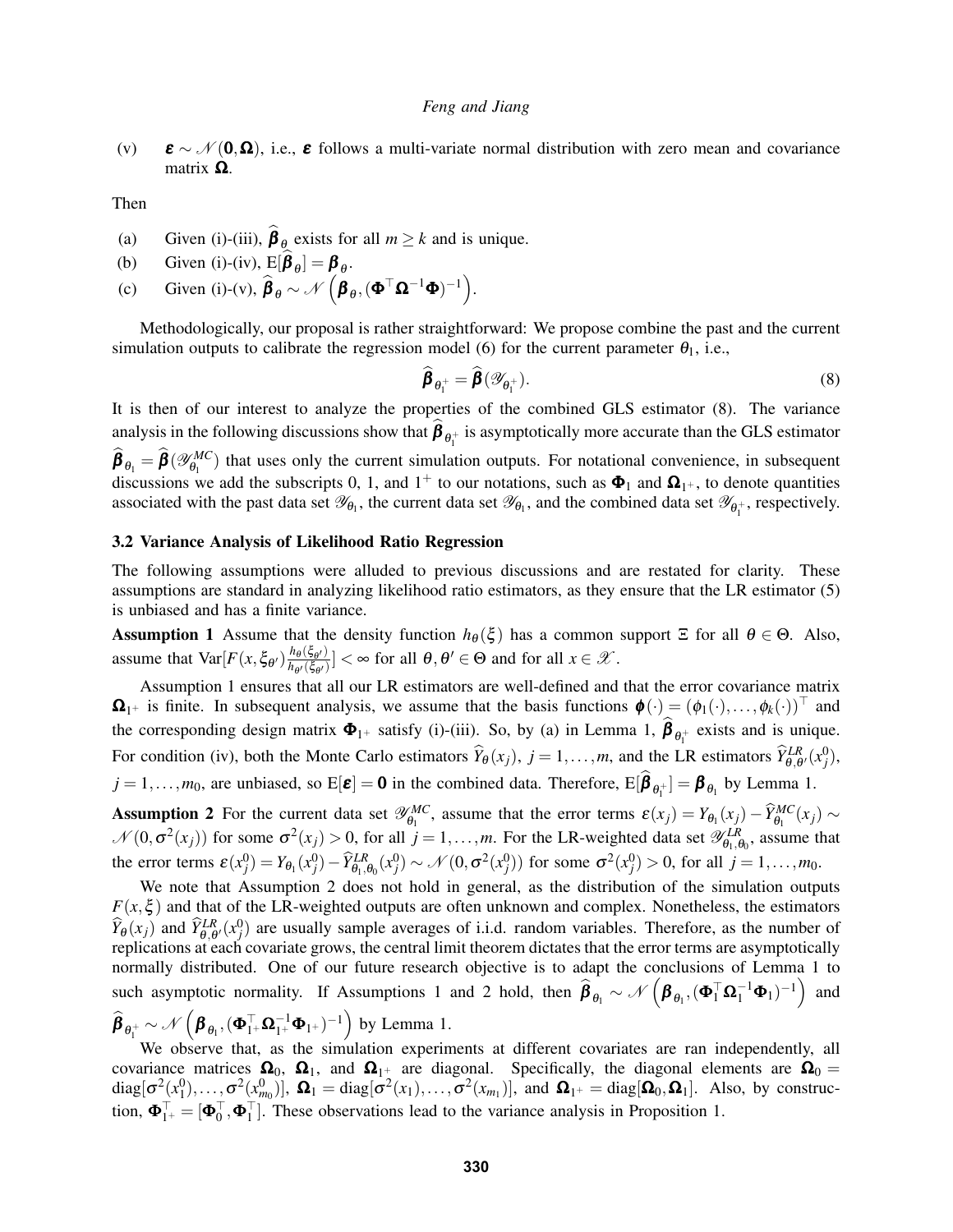<span id="page-6-0"></span>**Proposition [1](#page-5-2)** Suppose Assumptions 1 and [2](#page-5-4) hold and that  $\Phi_1^{\top} \Omega_1^{-1} \Phi_1$  and  $\Phi_0^{\top} \Omega_0^{-1} \Phi_0$  are non-singular. Then

(i) Every element in the combined GLS estimator  $\beta_{\theta_1^+}$  has a smaller variance than the variance its counterpart in  $\boldsymbol{\beta}_{\theta_1}$ , i.e.,

<span id="page-6-1"></span>
$$
\text{Var}[\widehat{\beta}_{\theta_1^+,\ell}] < \text{Var}[\widehat{\beta}_{\theta_1,\ell}], \quad \forall \ell = 1,\ldots,k. \tag{9}
$$

(ii) The prediction variance of the regression model with the combined GLS estimator  $\beta_{\theta_1^+}$  is smaller than one with  $\beta_{\theta_1}$ , i.e., for any covariate *x* and corresponding explanatory variables  $\phi = \phi(x)$ ,

<span id="page-6-2"></span>
$$
\text{Var}\left[\boldsymbol{\phi}^\top \boldsymbol{\widehat{\beta}}_{\boldsymbol{\theta}_1^+}\right] < \text{Var}\left[\boldsymbol{\phi}^\top \boldsymbol{\widehat{\beta}}_{\boldsymbol{\theta}_1}\right].\tag{10}
$$

 $\Box$ 

*Proof.* By the Woodbury identity we have

$$
\begin{aligned} (\boldsymbol{\Phi}_{1^+}^\top \boldsymbol{\Omega}_{1^+}^{-1} \boldsymbol{\Phi}_{1^+})^{-1} &= \begin{pmatrix} \begin{bmatrix} \boldsymbol{\Phi}_0^\top & \boldsymbol{\Phi}_1^\top \end{bmatrix} \begin{bmatrix} \boldsymbol{\Omega}_0^{-1} & \mathbf{0} \\ \mathbf{0} & \boldsymbol{\Omega}_1^{-1} \end{bmatrix} \begin{bmatrix} \boldsymbol{\Phi}_0 \\ \boldsymbol{\Phi}_1 \end{bmatrix} \end{pmatrix}^{-1} \\ &= (\boldsymbol{\Phi}_0^\top \boldsymbol{\Omega}_0^{-1} \boldsymbol{\Phi}_0 + \boldsymbol{\Phi}_1^\top \boldsymbol{\Omega}_1^{-1} \boldsymbol{\Phi}_1)^{-1} \\ &= \boldsymbol{A}^{-1} - \boldsymbol{A}^{-1} (\boldsymbol{A}^{-1} + \boldsymbol{B}^{-1})^{-1} \boldsymbol{A}^{-1}. \end{aligned}
$$

where  $\boldsymbol{A} := \boldsymbol{\Phi}_1^{\top} \boldsymbol{\Omega}_1^{-1} \boldsymbol{\Phi}_1$  and  $\boldsymbol{B} := \boldsymbol{\Phi}_0^{\top} \boldsymbol{\Omega}_0^{-1} \boldsymbol{\Phi}_0$ . For convenience, let  $\boldsymbol{A}_{\ell,\ell}, \boldsymbol{A}_{\ell}$ , and  $\boldsymbol{A}_{\cdot \ell}$  be the  $(\ell,\ell)$ -th element, the  $\ell$ -th row, and the  $\ell$ -th column of any matrix  $\boldsymbol{A}$ .

Since  $\Omega_1$  and  $\Omega_0$  are diagonal and positive definite, *A* and *B* are positive definite. Consequently,  $A^{-1}$ and  $\mathbf{B}^{-1}$  are positive definite. Finally,  $\mathbf{A}^{-1} + \mathbf{B}^{-1}$  and  $(\mathbf{A}^{-1} + \mathbf{B}^{-1})^{-1}$  are positive definite. Therefore, for any  $\ell = 1, \ldots, k$ , we have

$$
\mathbf{A}_{\ell \cdot}^{-1} (\mathbf{A}^{-1} + \mathbf{B}^{-1})^{-1} \mathbf{A}_{\cdot \ell}^{-1} = [\mathbf{A}_{\cdot \ell}^{-1}]^{\top} (\mathbf{A}^{-1} + \mathbf{B}^{-1})^{-1} \mathbf{A}_{\cdot \ell}^{-1} > 0,
$$

and so

$$
\text{Var}[\beta_{\theta_1^+, \ell}] = [(\boldsymbol{\Phi}_{1^+}^\top \boldsymbol{\Omega}_{1^+}^{-1} \boldsymbol{\Phi}_{1^+})^{-1}]_{\ell, \ell} = \boldsymbol{A}_{\ell, \ell}^{-1} - \boldsymbol{A}_{\ell}^{-1} (\boldsymbol{A}^{-1} + \boldsymbol{B}^{-1})^{-1} \boldsymbol{A}_{\cdot \ell}^{-1} < [(\boldsymbol{\Phi}_{1}^\top \boldsymbol{\Omega}_{1}^{-1} \boldsymbol{\Phi}_{1})^{-1}]_{\ell, \ell} = \text{Var}[\beta_{\theta_1, \ell}].
$$

For any covariate *x* and corresponding basis function values  $\phi(x)$ ,

$$
\begin{split} \text{Var}\left[\pmb{\phi}^{\top}\widehat{\pmb{\beta}}_{\theta_{1}^{+}}\right] &= \pmb{\phi}^{\top}\text{Var}\left[\widehat{\pmb{\beta}}_{\theta_{1}^{+}}\right]\pmb{\phi} \\ &= \pmb{\phi}^{\top}(\pmb{\Phi}_{1}^{\top}\pmb{\Omega}_{1}^{-1}\pmb{\Phi}_{1^{+}})^{-1}\pmb{\phi} \\ &= \pmb{\phi}^{\top}\left[(\pmb{\Phi}_{1}^{\top}\pmb{\Omega}_{1}^{-1}\pmb{\Phi}_{1})^{-1}-\pmb{A}^{-1}(\pmb{A}^{-1}+\pmb{B}^{-1})^{-1}\pmb{A}^{-1}\right]\pmb{\phi} \\ &= \pmb{\phi}^{\top}(\pmb{\Phi}_{1}^{\top}\pmb{\Omega}_{1}^{-1}\pmb{\Phi}_{1})^{-1}\pmb{\phi} - \pmb{\phi}^{\top}\left[\pmb{A}^{-1}(\pmb{A}^{-1}+\pmb{B}^{-1})^{-1}\pmb{A}^{-1}\right]\pmb{\phi} \\ &= \text{Var}\left[\pmb{\phi}^{\top}\widehat{\pmb{\beta}}_{\theta_{1}}\right] - [\pmb{A}^{-1}\pmb{\phi}]^{\top}(\pmb{A}^{-1}+\pmb{B}^{-1})^{-1}[\pmb{A}^{-1}\pmb{\phi}] < \text{Var}\left[\pmb{\phi}^{\top}\widehat{\pmb{\beta}}_{\theta_{1}}\right], \end{split}
$$

where the last inequality holds because  $(A^{-1} + B^{-1})^{-1}$  is positive definite.

Proposition [1](#page-6-0) shows the benefits of reusing past simulation outputs: [\(9\)](#page-6-1) indicates a more accurate GLS estimator and [\(10\)](#page-6-2) indicates more accurate predictions from the regression model. More importantly, the improved accuracy is obtained without running any additional simulation experiments, as we merely reuse the simulation outputs from experiments that were ran in the past.

There are a few caveats in the proposed method. Compared to a regression that uses only the current simulation outputs, reusing the LR-weighted simulation outputs from the past experiment requires: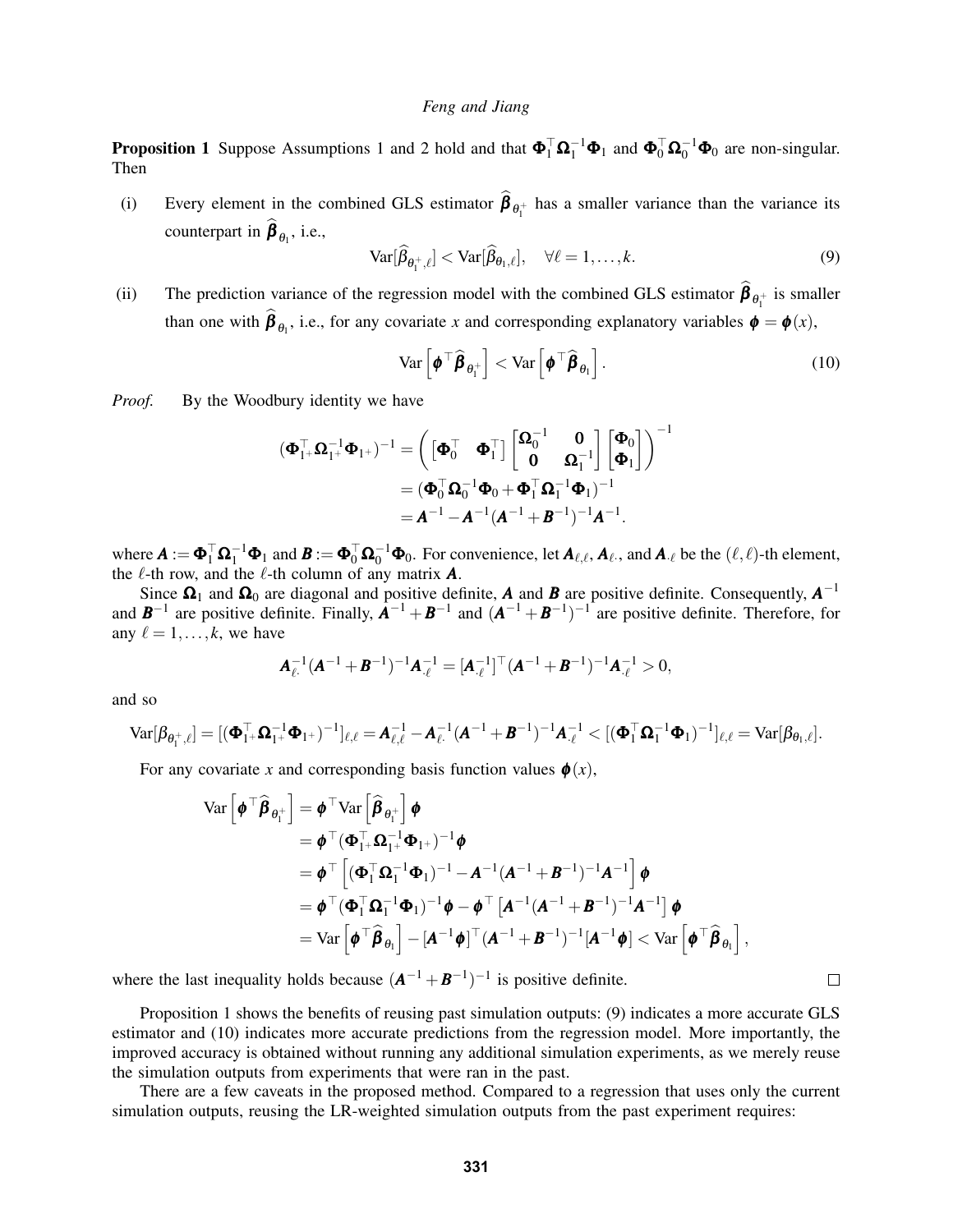• Additional storage. When implementing the likelihood ratio regression method, the individual replications of unweighted simulation outputs

$$
\{F(x_j^0, \xi_j^{(i)}) : i = 1, \dots, n, j = 1, \dots, m_0\}
$$

are stored and reused. In the current era, abundant low-cost storage and quick retrieval of stored data are fair technological assumptions.

- Additional computations for calculating the likelihood ratios and calibrating a larger regression model.
	- $-$  As the unweighted simulation outputs  $\{F(x_j^0, \xi_j^{(i)})\}$  $j_j^{(i)}$ :  $i = 1, ..., n, j = 1, ..., m_0$ } are stored, the

likelihood ratios  $\frac{h_{\theta_1}(\xi_{\theta_0}^{(i)})}{h_{\theta_0}(\xi_{\theta_0}^{(i)})}$  $\frac{d_{\theta_1}(s_{\theta_0})}{h_{\theta_0}(s_{\theta_0}^{(i)})}$  for all  $i = 1, ..., n$  are needed for unbiased LR estimates.

– The unbiased LR estimates from the past experiment add more covariates into the regression model, which increases the size of the design matrix  $\Phi_{1+}$ , the covariance matrix  $\Omega_{1+}$ , and the responses  $Y_\theta$ . So it requires more computations to calculate  $\beta(\mathscr{Y}_{\theta_1^+})$  than calculating  $\beta(\mathscr{Y}_{\theta_1})$ .

Nonetheless, we envision that the proposed methodology is valuable for applications where the simulation model  $F(x, \xi)$  is computationally expensive. Then the above additional computations are negligible compared to running additional simulation experiments.

## <span id="page-7-0"></span>4 NUMERICAL EXAMPLES

Two numerical examples are considered in this section to illustrate the advantages of the proposed likelihood ratio regression method. Firstly, a toy example is considered to demonstrate the improved accuracy of the proposed method in a simple setting. The second example considers estimating the risk of a financial option portfolio, which reflects the advantage of the proposed method in a practical application.

#### 4.1 Illustrative Toy Example

Consider a simulation experiment with distributional parameter  $\theta = (\mu, \sigma^2)$ , random variable  $\xi_{\theta} \sim$  $\mathcal{N}(\mu, \sigma^2)$ , and  $F(x, \xi_{\theta}) = \xi_{\theta}x$ . For any distributional parameter  $\theta = (\mu, \sigma^2)$ , it is of interest to approximate the function

$$
f_{\theta}(x) = \mathbb{E}[F(x,\xi_{\theta})] = \mathbb{E}[\xi_{\theta}x] = \mu x.
$$

We will use simulation outputs to calibrate a linear regression model

$$
Y_{\theta}(x) = \beta_0 + \beta_1 x.
$$

Note that the estimated intercept can be non-zero.

The parameters in the current experiment are  $\theta_1 = (\mu_1, \sigma_1^2) = (-1, 2)$ , so the desired response surface is  $f_{\theta_1}(x) = -x$ . In the current experiment, we first randomly select  $x_j$ ,  $j = 1, ..., m_1$  covariates in the range  $[0,5]$ , then run  $n=5$  replications at each of the covariates. Also, for an illustration purpose, suppose the past experiment was ran with parameters  $\theta_0 = (\mu_0, \sigma_0^2) = (1, 5)$ . In the past experiment, the covariates  $x_j^0$ ,  $j = 1, \ldots, m_0$  are also randomly and uniformly selected in the range [0,5], each had  $n = 5$  replications.

Three sets of simulation outputs can be constructed from the past and the current experiments: The current simulation outputs,  $\mathscr{Y}_{\theta_1}^{MC}$  $\epsilon_{\theta_1}^{MC} = \{(\widehat{Y}_{\theta_1}^{MC}(x_j), x_j) : j = 1, ..., m_1\}$ ; The unweighted simulation outputs from the past experiment,  $\mathscr{Y}_{\theta_0}^{MC}$  $\mathcal{L}_{\theta_0}^{MC} = \{(\hat{Y}_{\theta_0}^{MC}(x_j^0), x_j^0) : j = 1, \ldots, m_0\}$ ; The LR-weighted simulation outputs from the past experiment,  $\mathscr{Y}_{\theta_1, \theta_0}^{LR} = \{(\hat{Y}_{\theta_1, \theta_0}^{LR}(x_j^0), x_j^0) : j = 1, ..., m_0\}.$ 

We consider these three different data sets to calibrate the regression model:

(i) The current data set  $\mathscr{Y}_{\theta_1}^{MC}$  $\theta_1^{MC}$ , denoted by P2 in Figure [1.](#page-8-0)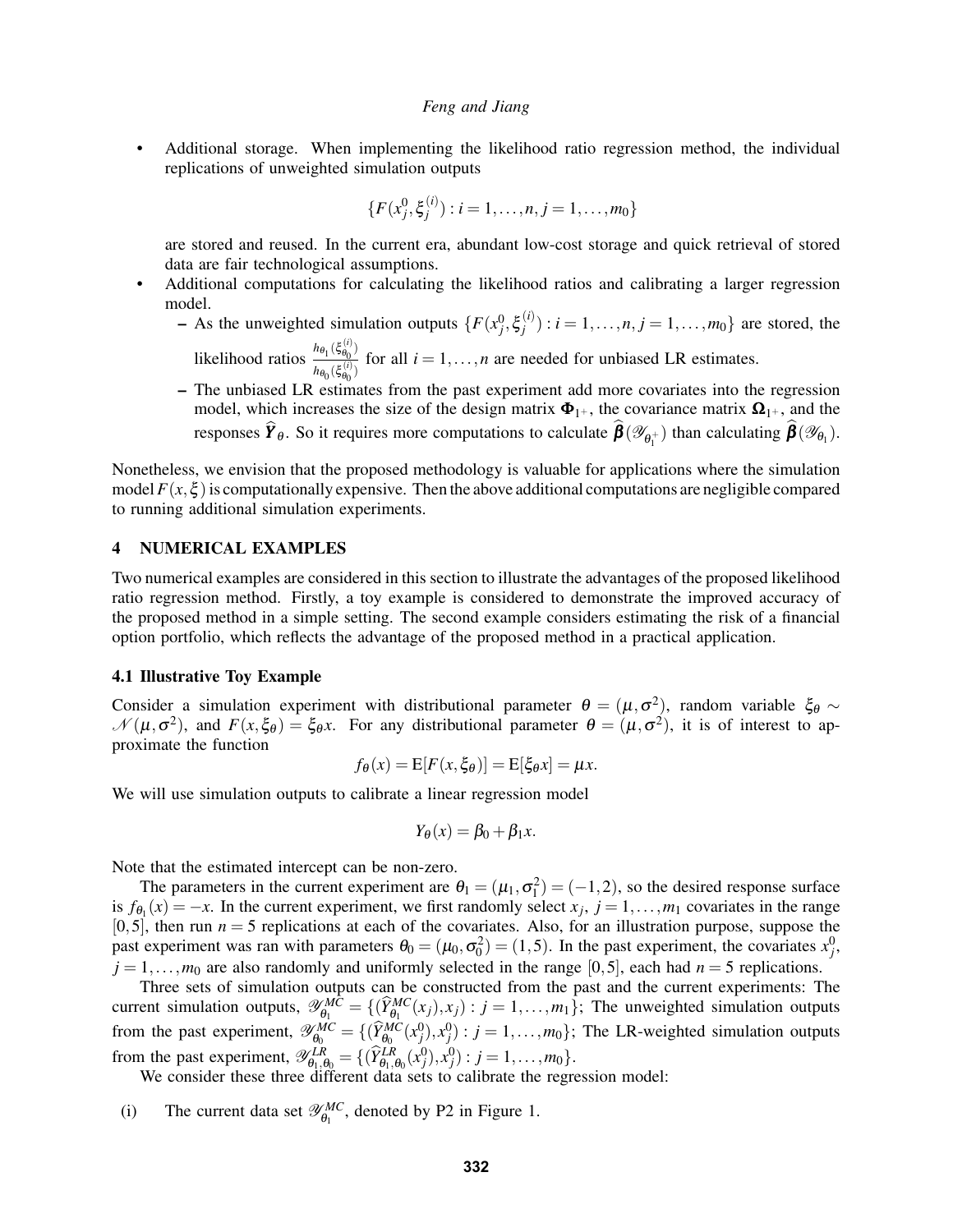- (ii) Directly combine the past and the current data sets without any LR-weight, i.e.,  $\mathscr{Y}_{\theta_0}^{MC}$  $\theta_0^{MC} \bigcup \mathscr{Y}_{\theta_1}^{MC}$  $\begin{array}{c} \n_{\theta_1} \n_{\theta_2}, \n\end{array}$ denoted by CD in Figure [1.](#page-8-0)
- (iii) Combine the LR-weighted outputs from the past experiment with the current simulation outputs (denoted by LR), i.e.,  $\mathscr{Y}_{\theta_1,\theta_0}^{LR} \cup \mathscr{Y}_{\theta_1}^{MC}$  $\theta_1^{MC}$ ; denoted by LR in Figure [1.](#page-8-0)

For each of the above three data sets, we estimate the GLS estimates of  $\beta_0$  and  $\beta_1$ , where the variances at each covariate is estimated via the independent replications at that covariate. We compare the prediction accuracies of the three resulting regression models to the true model  $f_{\theta_1}(x) = \mu_1 x$  at 100 equally-spaced prediction points  $x = 0.05, 0.1, \ldots, 5$ . Specifically, we repeated the entire two-periods simulation and calibrate the three regression models 100 times, i.e., macro replications. In each macro replication, the root mean squared errors (RMSE) of the three regression model on these predictions points are calculated. Figure [1](#page-8-0) depicts the box plots of the RMSEs for the three different approaches in different settings.

<span id="page-8-0"></span>

Figure 1: Boxplots of the three approaches for  $m_1 = m_2 = 5$  (left panel) and  $m_1 = 10, m_2 = 2$  (right panel).

We make the following observations from Figure [1:](#page-8-0) Firstly, in the left panel, the "CD" box plots show higher average and wider spread of RMSEs than those of "P2". This means that, while reusing existing simulation outputs is an intuitive idea, it requires innovations and cautions to improve, rather than worsening, the computational efficiency. Secondly, the "LR" box plots have lower average and smaller spreads than the "P2" box plots, which indicates that the proposed LR regression approach is better than the regression approach without reusing past simulation outputs. Thirdly, in the right panel, we only simulate at two covariates points in the current experiment. This emulates cases where very limited computation is available in the current period. In this case, the proposed LR regression, which reuses the past simulation outputs, produces much more accurate regression models than regression using only the (very limited) current simulation outputs.

#### 4.2 Option Portfolio

In this example, the portfolio consists of European options, whose mature time  $T = 1$  year, based on the same underlying asset driven by a geometric Brownian motion: (i) Long one call option with strike  $K_1 = 8$ ; (ii) Short two call options with strike  $K_2 = 10$ ; (iii) Long one call option with strike  $K_3 = 12$ ; (iv) Long one call option with strike  $K_4 = 16$ ; (v) Short two call options with strike  $K_5 = 18$ ; (vi) Long one call option with strike  $K_6 = 20$ . Notice that the first three options form a butterfly strategy that designs to earn a profit when the future underlying asset is close to *K*2. Similarly the last three options are designed to earn a profit when underlying asset is closed to  $K_5$ . So the entire option portfolio will earn a profit when the underlying asset is close to either  $K_2$  or  $K_5$ . Using to the Black-Scholes formula for vanilla European options, we can obtain a closed-form price formula, as a function of the current underlying stock price, of the option portfolio.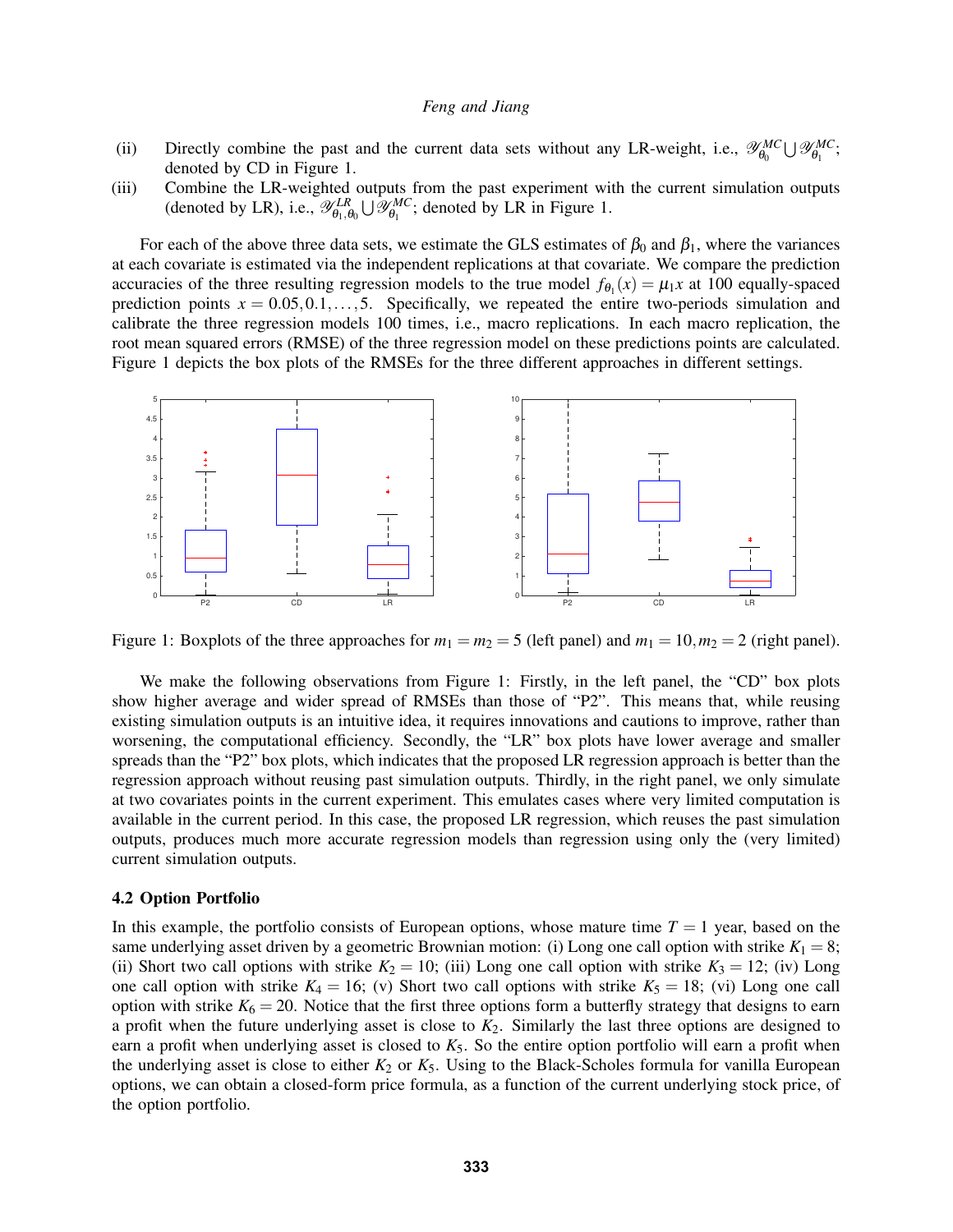Now suppose that we want to learn the price formula of the portfolio based on the data generated by simulation experiments (offline simulation) and use the formula in solving real-time problems (online application). Specifically, we learn the price formula every weekend and use the learned formula for the following week. We also assume that the risk-free interest rate and volatility are re-calibrated every weekend, so the price distribution of underlying asset are changed every week due to the updated model parameters. We consider a three-week procedure (three periods) of reusing simulation data, and set  $\theta_1 = (r_1, \sigma_1) = (0.05, 0.3), \ \theta_2 = (r_2, \sigma_2) = (0.04, 0.25), \text{ and } \theta_3 = (r_3, \sigma_3) = (0.05, 0.28).$  The following basis functions are used:

$$
\boldsymbol{\phi}(x) = (x, x^2, x^3, (x - K_1)^+, (x - K_2)^+, \dots, (x - K_6)^+)),
$$

where  $x$  is the price of the underlying asset at the time of learning the formula, i.e., the design point.

Suppose that we focus on the price formula of the portfolio on the range  $x \in [5,25]$ . Notice that, in this example, if the number of design points in one week is small,  $(x - K_i)^+$  for some  $i = 1, \ldots, 6$ , may just equal to  $x - K_i$ , so combing x with these basis functions may cause multicollinearity (or near multicollinearity), and the matrix  $\Phi^{\top} \Omega \Phi$  may not be invertible (close to singular). Such numerical difficulty makes the prediction result via the price formula unreliable and inaccurate at least. However, if we reuse the past simulation data in the LR regression, more design points are added and the multicollinearity issue is much less likely. We set  $m_1 = m_2 = m_3 = 10, 15,$  and 20, and for each case, we set  $n = 100, n = 1000$ , and  $n = 10000$ . We use *W*3 and *LR* to denote regression using only the current simulation outputs and the combined LR-weighted simulation outputs, respectively. Table [1](#page-9-0) shows that our proposed LR regression significantly alleviate the aforementioned multicollinearity issue.

|               |       |       | $m_1 = m_2 = m_3 = 10$ $m_1 = m_2 = m_3 = 15$ $m_1 = m_2 = m_3 = 20$ |  |                                                                                                    |       |       |         |
|---------------|-------|-------|----------------------------------------------------------------------|--|----------------------------------------------------------------------------------------------------|-------|-------|---------|
|               |       |       |                                                                      |  | $n = 10^2$ $n = 10^3$ $n = 10^4$ $n = 10^2$ $n = 10^3$ $n = 10^4$ $n = 10^2$ $n = 10^3$ $n = 10^4$ |       |       |         |
|               |       |       |                                                                      |  | W3   58.3% 53.5% 55.2%   15.1% 13.5% 11.1%   1.9% 3.0%                                             |       |       | $3.7\%$ |
| $LR \mid 0\%$ | $0\%$ | $0\%$ | $\begin{array}{ccc} 0\% & 0\% \end{array}$                           |  | $0\%$                                                                                              | $0\%$ | $0\%$ | $0\%$   |

<span id="page-9-0"></span>Table 1: The percentage of the non-invertible cases of  $\mathbf{\Phi}^{\top} \mathbf{\Omega} \mathbf{\Phi}$  based on 1000 replications.

Next, we consider different approaches to learn the price formula: (i) Only using the simulation data conducted on the last weekend (denoted by W3), (ii) only using the simulation data conducted on the last weekend but excluding the case of non-invertible matrix (denoted by W3D), (iii) combine the LR-weighted outputs from the past experiment with the current simulation outputs (denoted by LR), and (iv) using simulation data conducted on the last weekend with three times number of design points. The fourth approach can be regarded as the best case in learning the price formula with the same number of total design points. Similar to Example 1, we compare the predictions by each calibrated regression model to the true model at 200 equally-spaced points  $S_t = 5.05, 5.10, 5.15, \ldots, 25$  and calculate the RMSE of the different approaches on these test points. We repeated the entire three-period simulation 100 times, each time the RMSE of the four approaches on these predictions points are calculated. Figure [2](#page-10-10) depicts the box plots of the RMSEs for the four different approaches in different settings.

We make the following observations from Figure [2:](#page-10-10) Firstly, the "LR" box plots have a smaller RMSE than those of "W3", which shows the benefits of reusing existing simulation outputs. Even excluding the numerical non-invertible issue ("W3D"), the LR regression approach still performs much better. Secondly, comparing to the best case "W3x3", the LR regression approach almost achieves the same accuracy as if these simulation data were all conducted at the last weekend, and it makes the LR regression approach an appealing method in reusing simulation data to build metamodels in the repeated simulation experiments.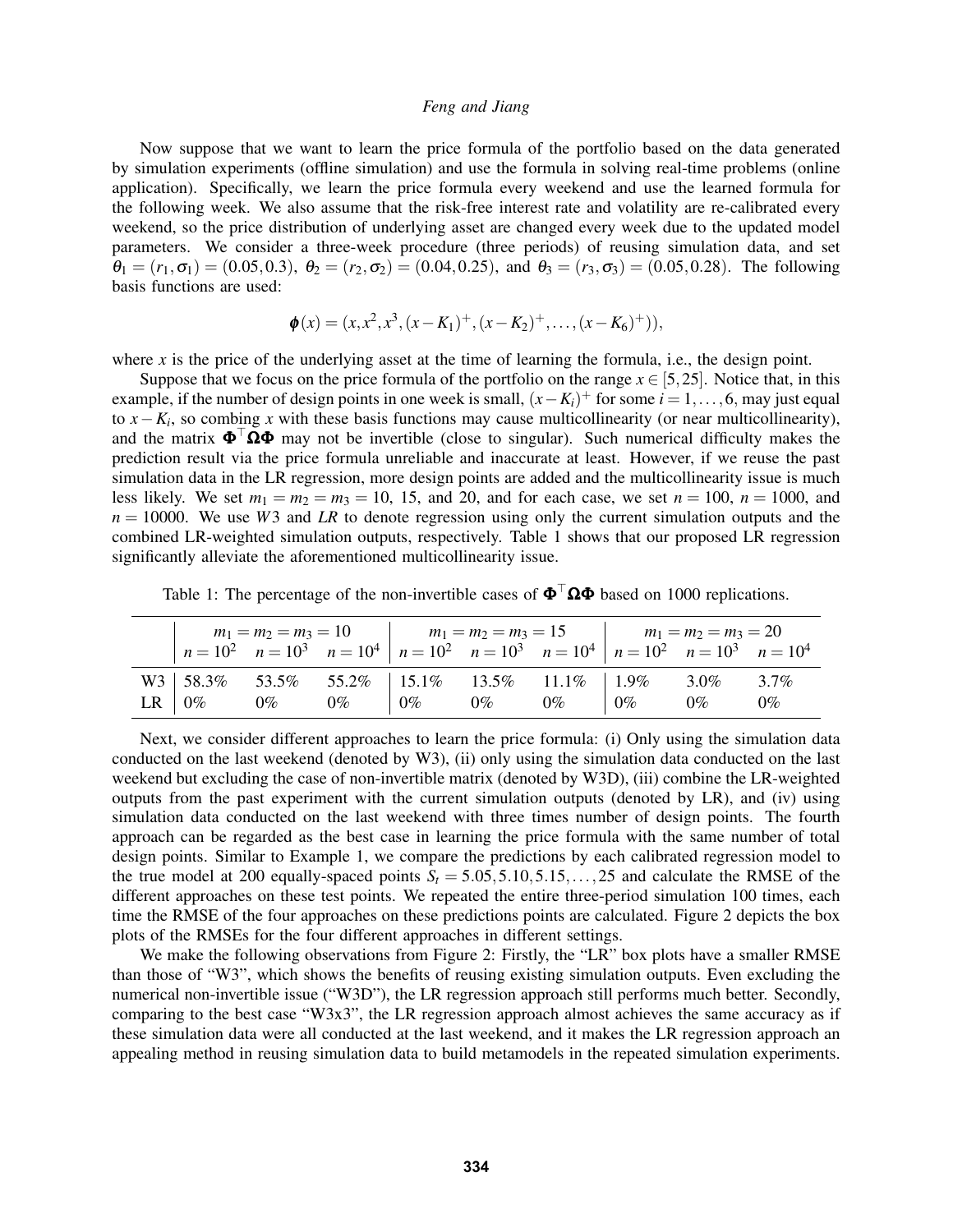<span id="page-10-10"></span>

Figure 2: Boxplots of RMSE for different approaches in Example 2.  $n = 1000$ ;  $m = 10$  (left panel),  $m = 15$ (middle panel),  $m = 20$  (right panel).

#### <span id="page-10-8"></span>5 CONCLUSION

This paper proposes a likelihood ratio regression method to reuse simulation data generated by repeated simulation experiments in metamodeling. As time goes, the parameters of simulation models are updated periodically. By multiplying the likelihood ratio, the past simulation outputs seem to generate from the new simulation experiments with the latest model parameters, then a generalized least square method is applied to estimate the coefficients of the preset linear metamodel. Asymptotic variance analysis is conducted to compare the variances of the coefficients estimated by the generalized linear regression with and without reusing past simulation outputs, and to compare the prediction variances of the regression model. A toy example and a realistic example of an option portfolio are provided to show the effectiveness of our method. In the future research, we will derive theoretical results to determine the prediction improvement with periodic model parameters, develop new methods that combine green simulation with offline simulation online application, and consider simulation model misspecification issues.

## REFERENCES

- <span id="page-10-4"></span>Beckman, R. J., and M. D. McKay. 1987. "Monte carlo estimation under different distributions using the same simulation". *Technometrics* 29(2):153–160.
- <span id="page-10-9"></span>Broadie, M., Y. Du, and C. C. Moallemi. 2015. "Risk estimation via regression". *Operations Research* 63(5):1077–1097.
- <span id="page-10-3"></span>Dong, J., M. Feng, and B. L. Nelson. 2018. "Unbiased metamodeling via likelihood ratios". In *Proceedings of the 2018 Winter Simulation Conference*, edited by M. Rabe, A. A. Juan, N. Mustafee, A. Skoogh, S. Jain, and B. Johansson, 1778–1789. Piscataway, New Jersey: IEEE.
- <span id="page-10-5"></span>Feng, M., A. Maggiar, J. Staum, and A. Wächter. 2018. "Uniform convergence of sample average approximation with adaptive multiple importance sampling". In *Proceedings of the 2018 Winter Simulation Conference*, edited by M. Rabe, A. A. Juan, A. S. N. Mustafee, S. Jain, and B. Johansson, 1646–1657. Piscataway, New Jersey: IEEE.
- <span id="page-10-6"></span>Feng, M., and E. Song. 2019. "Efficient input uncertainty quantification via green simulation using sample path likelihood ratios". In *Proceedings of the 2019 Winter Simulation Conference*, edited by N. Mustafee, K.-H. Bae, S. Lazarova-Molnar, M. Rabe, C. Szab, P. Haas, and Y.-J. Son, 3693–3704. Piscataway, New Jersey: IEEE.
- <span id="page-10-0"></span>Feng, M., and J. Staum. 2015. "Green simulation designs for repeated experiments". In *Proceedings of the 2015 Winter Simulation Conference*, edited by L. Yilmaz, W. K. V. Chan, I. Moon, T. M. K. Roeder, C. Macal, and M. D. Rossetti, 403–413. Piscataway, New Jersey: IEEE.
- <span id="page-10-2"></span>Feng, M., and J. Staum. 2016. "Green simulation with database Monte Carlo". In *Proceedings of the 2016 Winter Simulation Conference (WSC)*, edited by T. M. K. Roeder, P. I. Frazier, R. Szechtman, E. Zhou, T. Huschka, and S. E. Chick, 1108–1118. Piscataway, New Jersey: IEEE.
- <span id="page-10-1"></span>Feng, M., and J. Staum. 2017. "Green simulation: Reusing the output of repeated experiments". *ACM Transactions on Modeling and Computer Simulation (TOMACS)* 27(4):1–28.
- <span id="page-10-7"></span>Gao, S., C. Li, and J. Du. 2019. "Rate analysis for offline simulation online application". In *Proceedings of the 2019 Winter Simulation Conference (WSC)*, edited by N. Mustafee, K.-H. Bae, S. Lazarova-Molnar, M. Rabe, C. Szab, P. Haas, and Y.-J. Son, 3468–3479. Piscataway, New Jersey: IEEE.